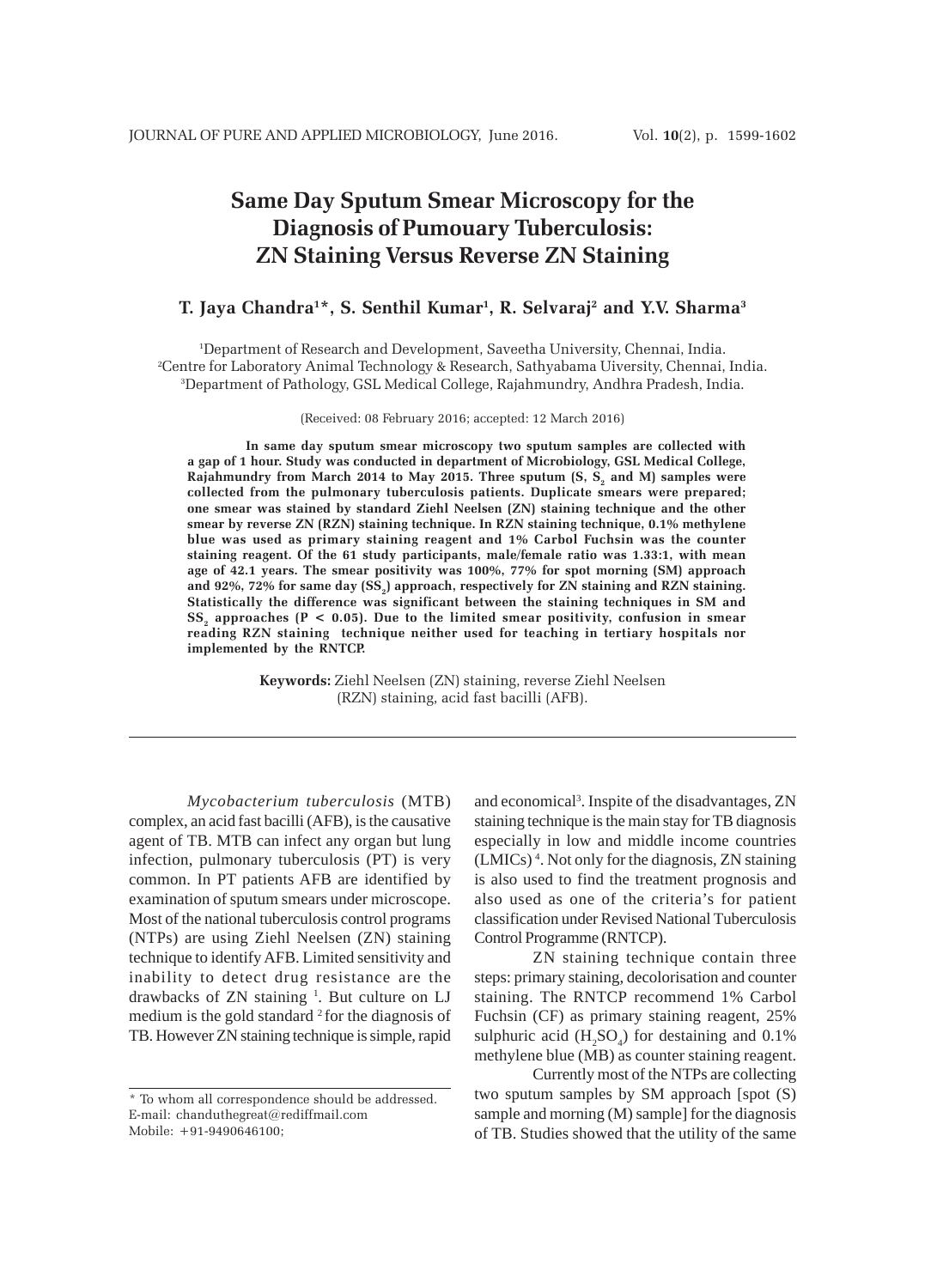day  $(SS<sub>2</sub>)$  approach (collection of 2 sputum samples with a gap of one hour) is at par with the SM approach  $4,5,6,7,8,9$  in the diagnosis of TB.

With these, in the current study, smears of SM and  $SS_2$  approaches were stained by ZN staining and reverse ZN (RZN) staining techniques with hypothesis that there is no change in smear positivity with RZN staining technique. RZN staining technique is very similar to ZN staining technique, except, 0.1% MB was used for primary staining and 1% CF for counter staining.

# **MATERIALS AND METHODS**

The study was conducted in the department of Microbiology, GSL Medical College, Rajahmundry, from March 2014 to May 2015. The study protocol was approved by Institutional Research and Ethics Committee of GSL Medical College. An informed written consent in the presence of witness was taken from all the volunteers who participated in the study. Individuals aged 18 years and above were included in the study. All the individuals were explained in local language about the importance of submission of sputum sample. Visual difference between sputum and saliva and how to produce good quality sputum sample were demonstrated practically.

All the participants were confirmed PT patients, using DOTS therapy. They were informed to provide three sputum samples  $(S, S_2 \text{ and } M)$ , i.e., spot (S) sample at the time of first visit to the hospital, second spot  $(S_2)$  sample was collected 1 h after the S sample. Morning (M) sample was collected after getting up from bed early in the morning. After collecting two spot samples (S and  $S_2$ ), patients were provided with prelabelled sample containers to collect morning sample at home.

Immediately after collection, two smears were prepared with each sample on new glass slide. One smear was stained by standard ZN staining technique as per RNTCP guidelines<sup>4</sup> and second smear was stained by RZN staining method. After staining, data on slides was covered with wrap, so that the microscopist would not be aware of smear staining technique, thus avoiding bias.

Smear preparation <sup>4</sup>: New unscratched slides were used for smear preparation. Smears were prepared with sterile bacteriological loop. A

J PURE APPL MICROBIO*,* **10**(2), JUNE 2016.

good smear is spread evenly, over a size of 2X3 cm and neither too thick nor too thin. This was allowed to air dry for 15 to 30 minutes and fixed by passing it over blue flame of bunsen burner, 3–4 times.

ZN staining <sup>4</sup>: Smears were flooded with filtered 1% carbol fuchsin (CF) and heated until they were steamed and left to steam for 5 min. After rinsing the slides with a gentle stream of water, 25% sulphuric acid  $(H_2SO_4)$  was used to decolorise the smears for 2–4 min, and if necessary, the decolorisation step was repeated for another 1–3 minutes. The slides were rinsed as mentioned earlier and counterstained with 0.1% methylene (MB) blue for 30 s. The slides were then washed, air dried and examined under oil immersion.

RZN staining: Smears were flooded with filtered 0.1% MB and heated until they were steamed and left to steam for 5 min. After rinsing the slides with a gentle stream of water, slides were dipped in coplin jar containing  $25\%$  H<sub>2</sub>SO<sub>4</sub> for 2–4 min, and if necessary, decolorisation step was repeated for another 1–3 minutes. The slides were rinsed as mentioned earlier and counterstained with 1% CF blue for 30 s. The slides were then washed, air dried and examined under oil immersion.

After staining, minimum 100 fields were examined and smears were graded as per RNTCP technical manual. As a part of internal quality control, all the positive slides and randomly 25% of negative slides were read by the senior author. In case of any discrepancy in smear reading, senior author's decision was considered final.

## **Statistical analysis**

Data were analysed using of SPSS (version 16; SPSS, Inc., Chicago, IL, USA), with patient as the unit of analysis;  $\chi^2$ -test was used to find the statistical difference in smear positive cases between the approaches and staining techniques. A *P* value of less than 0.05 was used to indicate statistical significance.

## **RESULTS**

Of the 61 study participants, male/female ratio was 1.33:1, with mean age of 42.1 years. The smear positivity was 100%, 77% for SM approach and 92%, 72% for the  $SS_2$  respectively for ZN staining and RZN staining techniques. Statistically the difference was significant in both SM and  $SS<sub>2</sub>$ approaches  $(P < 0.05)$  (Table 1).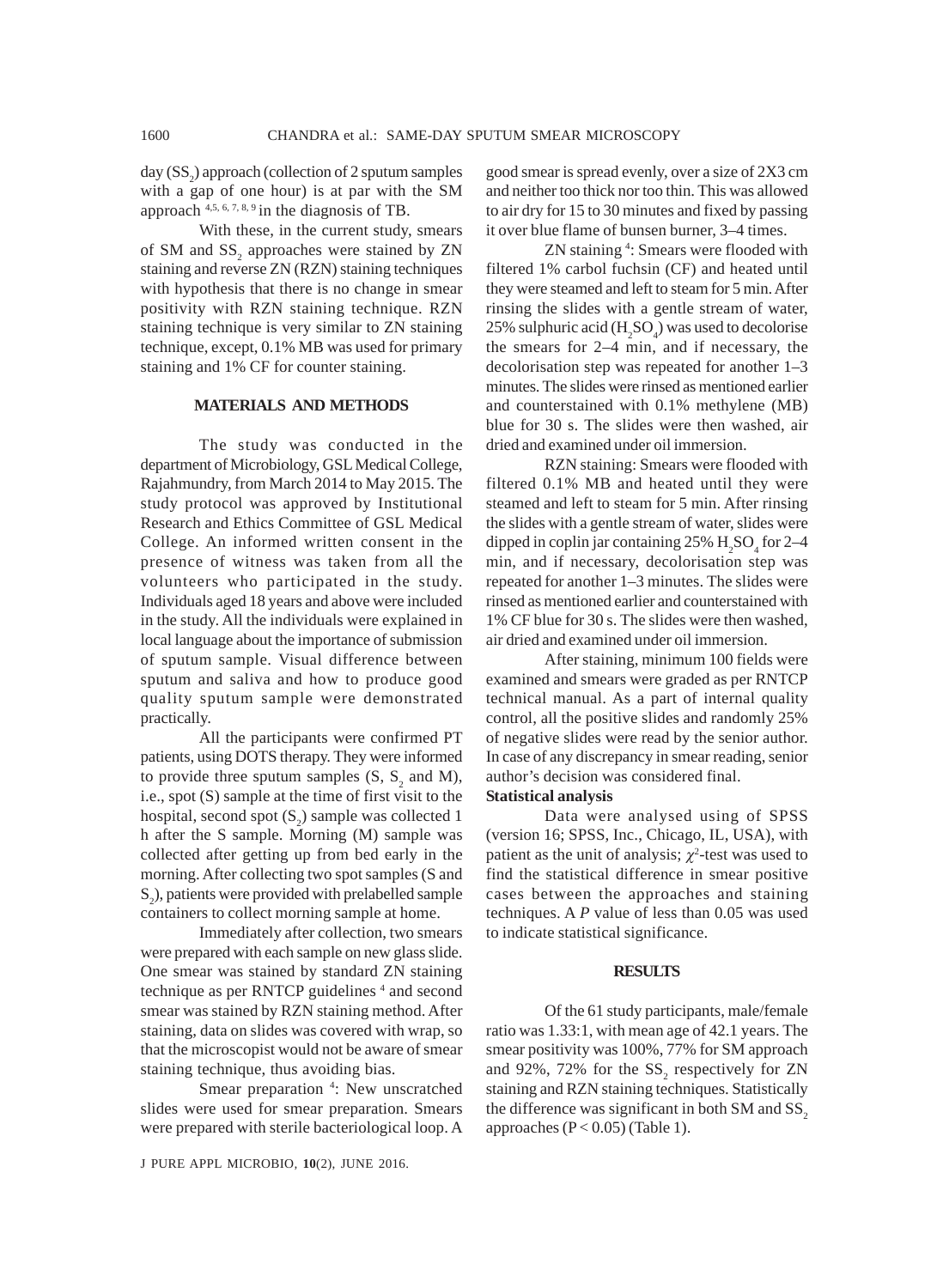|                 | Approach Technique | Smear result, $n$ $(\%)$ |        |        |        |          |                    | Statistical analysis |          |           |                             |
|-----------------|--------------------|--------------------------|--------|--------|--------|----------|--------------------|----------------------|----------|-----------|-----------------------------|
|                 |                    | Scanty                   | $1+$   | $2+$   | $3+$   | positive | Any Negative Total |                      | $\chi^2$ | $P$ value | Statistical<br>significance |
| <b>SM</b>       | ZN.                | 13                       | 16     | 25     |        | 61       | $\theta$           |                      |          |           |                             |
|                 | staining           | (21.3)                   | (26.2) | (41)   | (11.5) | (100)    |                    |                      |          |           |                             |
|                 | <b>RZN</b>         | 8                        | 12.    | 20     | 7      | 47       | 14                 |                      |          |           |                             |
|                 | staining           | (13.1)                   | (19.7) | (32.8) | (11.5) | (77)     | (23)               | 61                   | 13.636   | 0.002     | significantly               |
| SS <sub>2</sub> | ZN.                | 18                       | 12     | 21     | 5      | 56       | 5                  |                      |          |           | associated                  |
|                 | staining           | (29.5)                   | (19.7) | (34.4) | (8.3)  | (92)     | (8)                |                      |          |           |                             |
|                 | <b>RZN</b>         | 13                       | 11     | 16     | 4      | 44       | 17                 |                      | 6.71     | 0.0096    |                             |
|                 | staining           | (21.3)                   | (18)   | (26.2) | (6.6)  | (72)     | (28)               |                      |          |           |                             |

**Table 1.** Smear results of SM and  $SS_2$  approaches

## **DISCUSSION**

Microbiological diagnosis is the main stay for the effective treatment of PT, major public health problem in LMICs like India, Pakistan and Sub Saharan African countries. In these countries people are not affordable for rapid TB diagnostic tests. Hence ZN staining is the only alternative <sup>1</sup>. In one study, Chandra TJ et al., <sup>10</sup> mentioned that patient education is imperative for obtaining the correct sputum sample because sputum quality influences the smear results 7 . Hence in the current study extra efforts were put by the researchers for collection of good quality of sputum sample by explaining in local language and practical demonstration regarding how to produce good quality sputum sample because specimen quality is very important to get the optimum smear results.

It was reported in the literature that in ZN staining, the phenol concentration is crucial to get optimum smear results and Chandra TJ et al., 11 reported that the concentration of the ingredients should not be changed in ZN staining. With these, in this study, the concentrations of the reagents were not changed. And the mordant phenol was incorporated in primary staining reagent i.e. in MB, at a concentration of 5%.

With RZN staining technique, the smear positivity was reduced to 23% (14) and 28% (17) in SM and  $SS_2$  approaches, respectively, the difference was statistically not significant  $(\chi^2 = 0.3892, P = 0.532)$ . In the ZN staining technique, AFB appears in bright red, whereas under RZN staining AFB appear in blue. This leads

to confusion and automatically require prolonged time period for smear reading. Non acceptability by laboratory technicians and increased false negatives are the added draw backs with the RZN staining. With the above drawbacks, RZN staining technique cannot be implemented in the RNTCP for the diagnosis of PT and the null hypothesis was rejected.

#### **REFERENCES**

- 1. Chandra TJ, Allam RR, Selvaraj R, Sharma YV, MODS assay for rapid diagnosis of Tuberculosis among HIV TB co infected individuals in a tertiary care hospital, Andhra Pradesh, *Pak. J. Chest. Med,* 2014: **20**; 133 – 138.
- 2. Chandra TJ, PA Rao, G Srinivas, NVN Moorthy, PVP Rao, Role of Fiberoptic Bronchoscopy in smear negative and suspect cases of pulmonary tuberculosis *NTI Bulletin*, 2006; 12 – 14.
- 3. Chandra TJ, R Selvaraj, YV Sharma, Hydrochloric acid vs sulphuric acid – an economical destaining reagent for Ziehl Neelsen staining to detect acid fast bacilli in sputum smears, *Int. J. Bioassays*, 2014; **3:** 3241– 3243.
- 4. Chandra TJ, Raj RS, Sharma YV, Same day sputum smear microscopy approach with modified ZN staining for the diagnosis of pulmonary tuberculosis in a microscopy centre at Rajahmundry, *Ind. J. Med. Microbiol.* 2014; **32:** 153 – 156.
- 5. Chandra TJ, Same day sputum smear microscopy approach for the diagnosis of pulmonary tuberculosis in a microscopy center at Rajahmundry, *Ind. J. Tuberc,* 2012; **59:** 141 – 144.

J PURE APPL MICROBIO*,* **10**(2), JUNE 2016.